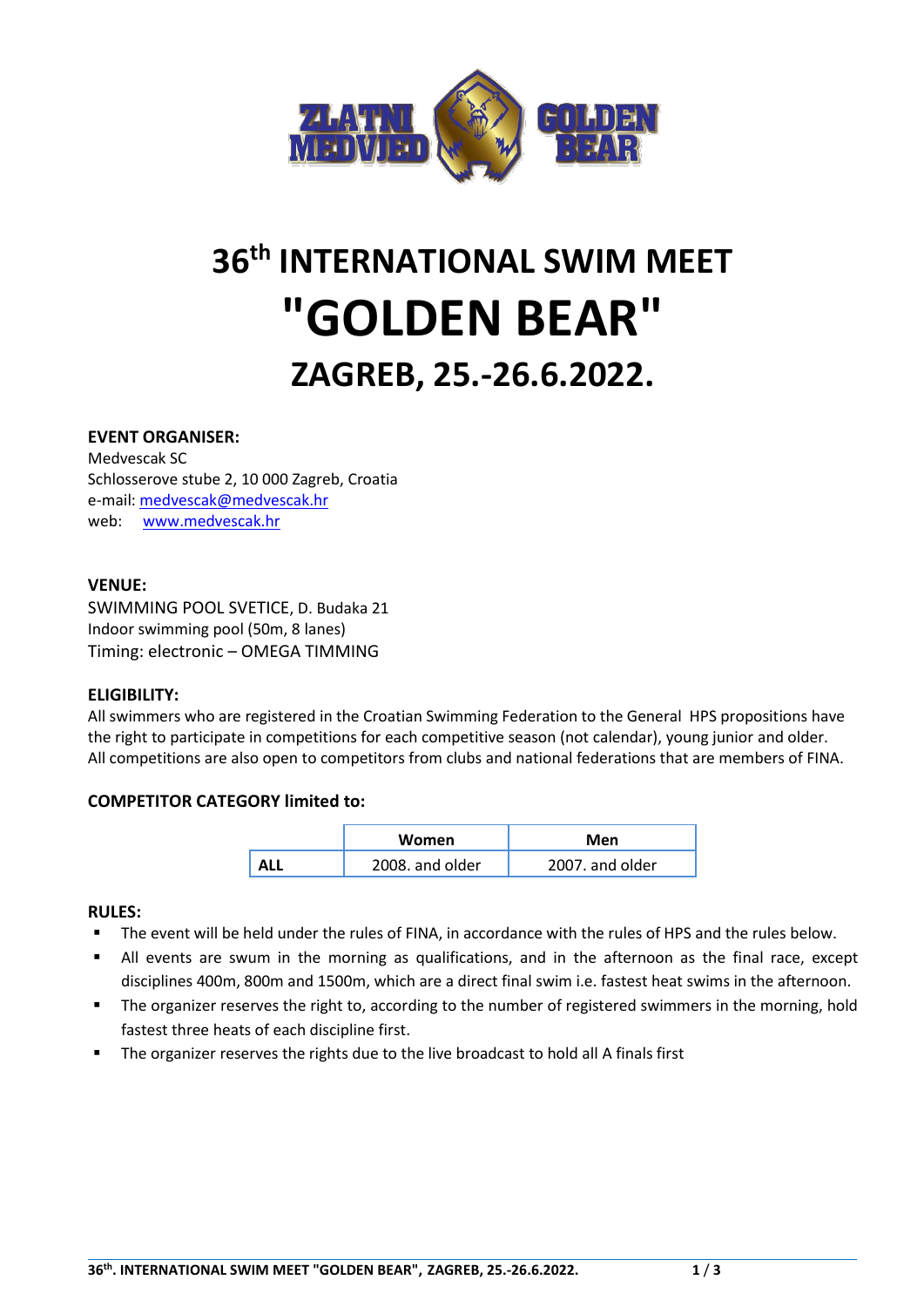■ A finals are open to all competitors, but B and C finals are open for age groups only, as follows:

|               | <b>CATEGORY</b> |           |  |
|---------------|-----------------|-----------|--|
| <b>FINALS</b> | W               | M         |  |
| А             | All             | All       |  |
| в             | 2005-2006       | 2004-2005 |  |
|               | 2007-2008       | 2006-2007 |  |

## **PROGRAM:**

| <b>PART 1</b>           |                         |                     | <b>PART 2</b>            |                           |                     |
|-------------------------|-------------------------|---------------------|--------------------------|---------------------------|---------------------|
| Saturday, 25.6.2022.    |                         |                     | Sunday, 26.6.2022.       |                           |                     |
| <b>HEATS:</b>           | <b>FINALS:</b>          |                     | <b>HEATS:</b>            | <b>FINALS:</b>            |                     |
| warm up 08:00           | warm up 16:00           |                     | warm up 08:00            | warm up 16:00             |                     |
| competiton 09:00        | competiton 17:00        |                     | competiton 09:00         | competiton 17:00          |                     |
| 800m free W             | 800m free W             | <b>Fastest heat</b> | 1500m free M             | 1500m free M              | Fastest heat        |
| 100m free M             | 100m free M             | C, B, A             | 100m free W              | 100m free W               | C, B, A             |
| 200m free W             | 200m free W             | C, B, A             | 200m free M              | 200m free M               | C, B, A             |
| 50m breast M            | 50m breast M            | C, B, A             | 50 <sub>m</sub> breast Ž | 50 <sub>m</sub> breast Ž  | C, B, A             |
| 100m breast W           | 100m breast W           | C, B, A             | 100m breast M            | 100m breast M             | C, B, A             |
| 400m medley M           | 400m medley M           | <b>Fastest heat</b> | 400m medley W            | 400m medley W             | Fastest heat        |
| 100m butterfly W        | 100m butterfly W        | C, B, A             | 100m butterfly M         | 100m butterfly M          | C, B, A             |
| 100m back M             | 100m back M             | C, B, A             | 100m back W              | 100m back W               | C, B, A             |
| 50m back W              | 50 <sub>m</sub> back W  | C, B, A             | 50m back M               | 50m back M                | C, B, A             |
| 200m butterfly M        | 200m butterfly M        | C, B, A             | 200m butterfly W         | 200m butterfly W          | C, B, A             |
| 200m medley W           | 200m medley W           | C, B, A             | 200m medley M            | 200m medley M             | C, B, A             |
| 400m free M             | 400m free M             | <b>Fastest heat</b> | 400m free W              | 400m free W               | <b>Fastest heat</b> |
| 50m free W              | 50 <sub>m</sub> free W  | C, B, A             | 50m free M               | 50m free M                | C, B, A             |
| 200m breast M           | 200m breast M           | C, B, A             | 200m breast W            | 200 <sub>m</sub> breast W | C, B, A             |
| 200 <sub>m</sub> back W | 200 <sub>m</sub> back W | C, B, A             | 200m back M              | 200 <sub>m</sub> back M   | C, B, A             |
| 50m butterfly M         | 50m butterfly M         | C, B, A             | 50m butterfly W          | 50m butterfly W           | C, B, A             |

# **AWARDS**

- 1. Three best swimmers (Category ALL) in each event will be awarded by medals
- 2. The best results, according to the CSF tables, in male and female categories, will be awarded with a "GOLDEN BEAR" plate
- 3. The competitors with the highest sum points of two best results from the first and second day finals, in both male and female category, will be awarded